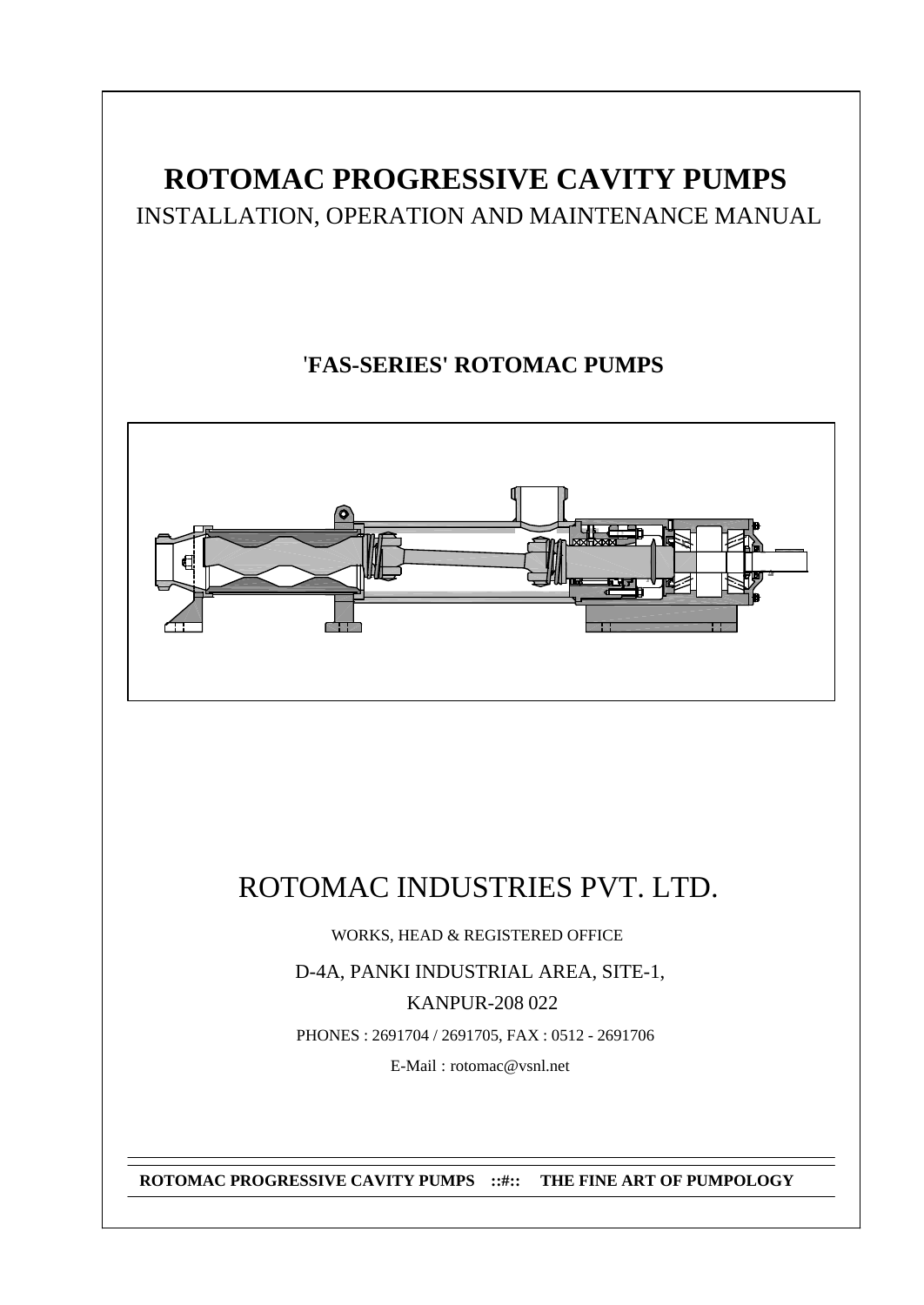# **ROTOMAC PROGRESSIVE CAVITY PUMPS** INSTALLATION, OPERATION AND MAINTENANCE MANUAL '**FAS-SERIES' ROTOMAC PUMPS**



| <b>Sl. No.</b>   | <b>Table of Contents</b>                         | Page           |
|------------------|--------------------------------------------------|----------------|
| 1.               | <b>SPECIFICATION</b>                             | 1              |
| 2.               | <b>IMPORTANT NOTES</b>                           | $\overline{2}$ |
| 3.               | <b>INSTALLATION &amp; SAFETY RECOMMENDATIONS</b> | $\overline{2}$ |
| $\overline{4}$ . | PRE-OPERATIVE CAUTIONS                           | $\overline{2}$ |
| 5.               | <b>STARTUP &amp; ROTATION</b>                    | 3              |
| 6.               | <b>GENERAL INFORMATION ON</b>                    |                |
|                  | GLAND PACKINGS, SHAFT & COUPLING ROD             | 3              |
| 7.               | <b>DISMANTLING</b>                               | 4              |
| 8.               | <b>REASSEMBLY</b>                                | $5 - 6$        |
| 9.               | <b>MECHANICAL SEAL</b>                           | $\overline{7}$ |
| 10.              | <b>FAULT FINDING &amp; REMEDYING</b>             | $8-9$          |
| 11.              | <b>MAINTENANCE &amp; SERVICE</b>                 | 10             |
| 12.              | <b>CROSS SECTIONAL ARRANGEMENT OF</b>            |                |
|                  | PUMP WITH PARTS LIST                             | 11             |
| 13.              | <b>STANDARD PARTS DETAILS</b>                    | 12             |
| 14.              | <b>RECOMMENDED SPARES</b>                        | 13             |
|                  |                                                  |                |

**ROTOMAC PROGRESSIVE CAVITY PUMP ::#:: THE FINE ART OF PUMPOLOGY**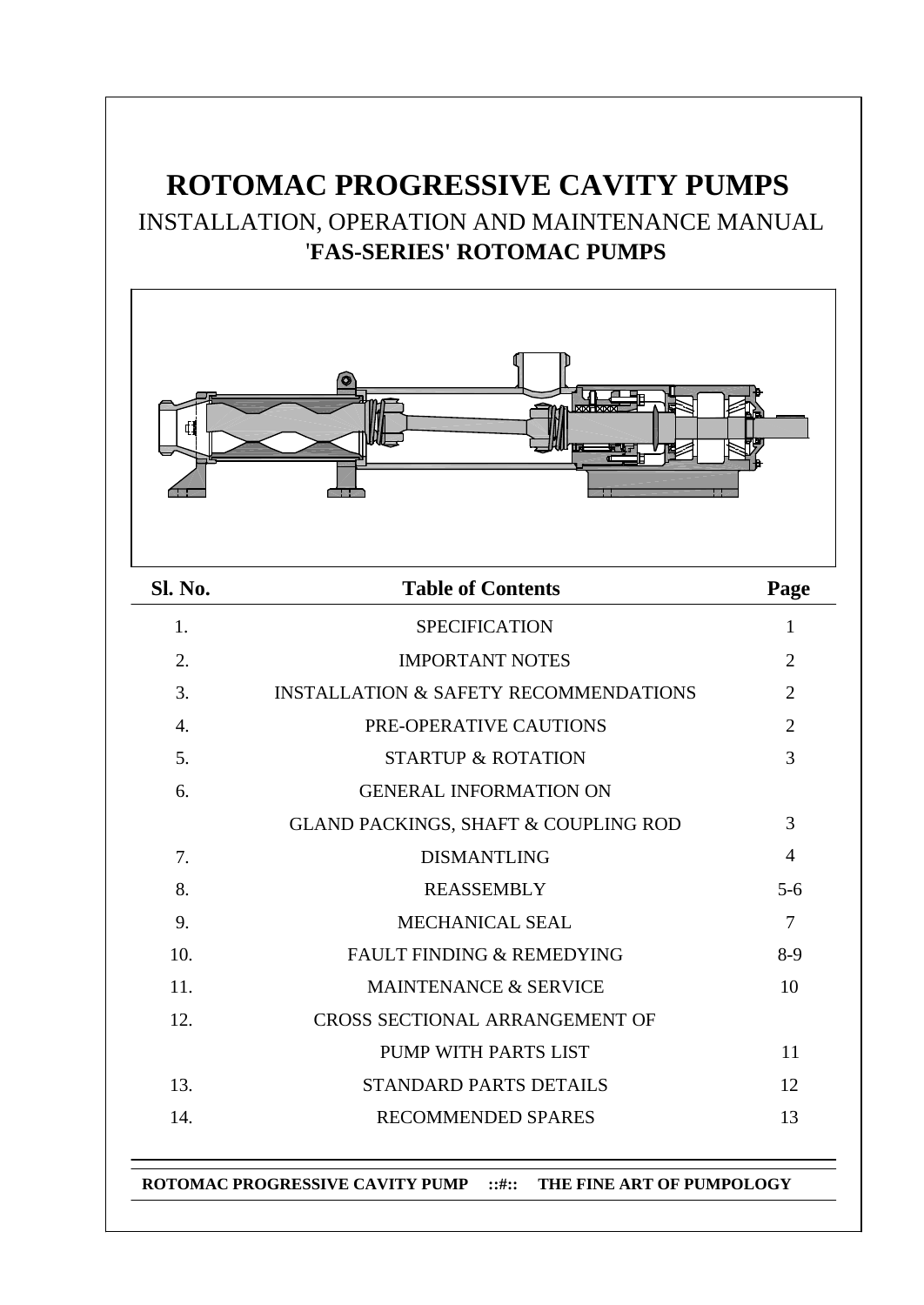## **1**. **SPECIFICATION**

- 1.1 **BASICS:** Screw Pumps are a special type of Positive Displacement Pumps in which flow through the Pumping elements is truly axial. The **ROTOMAC** design uses a helix of steep pitch, deep root and well rounded apex, which rotates eccentrically in a static housing of similar design but of twice the pitch. The disparity in pitch gives rise to a cavity between rotor and stator as the rotor rotates and oscillates at the same time. The geometry of the cavity is defined by the advancing line of frictional contact between rotor and stator. During operation all parts of the cavity advance steadily from the intake side to the delivery side of the stator. The **ROTOMAC** progressing cavity pump is therefore of the positive displacement type but, unlike other such pumps, has a uniform pulse-free output in strict linear dependence on the rotational speed. They are compact, efficient, accurate and comparatively silent in operation.
- 1.2 **THEORY:** In screw pumps, it is the intermeshing of the threads & close fit of the surrounding housing which create one or more sets of moving seals between pump inlet  $\&$  outlet. These sets of seals act as a labyrinth & provide the screw pump with its positive pressure capability. The successive sets of seals form fully enclosed cavities, which move continuously from inlet to outlet. These cavities trap liquid at the inlet & carry it along to the outlet, providing a smooth flow.
- 1.3 **DESIGN CONCEPTS:** The **'ROTOMAC' 6L Rotor Stator Geometry** with characteristic advantages is being applied in manufacture of the Rotor and

Stator. The developed design proved to enhance the service life and reduce cost of operation by

(a) Wear of Rotor/Stator is considerably reduced due to low peripheral speed of the rotor,

- (b) Lower axial forces are transmitted to the joints and pump bearings due to the reduction in cross sectional area of the rotor,
- *(c)* Improved efficiency because of better volumetric and mechanical efficiency.

### **1.4 SCOPE**

- 1.4.1 **'FAS'** Series **'ROTOMAC'** Pumps are used for handling viscous / non viscous fluids, and pulped material in suspension. It is an ideal pump for handling Beverages, Beer, Chocolate, Milk, Cream, Ghee, Fruit Juices/Pulps, Squashes, Medicinal Formulations/Syrups, Tooth Paste, Lotions, Wines, Edible Oils, Tamarind/ Vegetable Extracts, Malt Extracts, Starch, Yeast, Sugar Syrup, Shampoo, Special/Medicinal0 Oils, etc.
- 1.4.2 This series of **'ROTOMAC'** Pumps are constructed in highly finished AISI-304/316/316L Stainless Steel housing/ wettable and rotating parts to meet 3A US Sanitary Standards. The resilient, torsion free metal bonded Stators are made of Non-Contaminating Polymer depending upon the compatibility of the pumping fluid. The Pump suction  $\&$  discharge connections are supplied with IDF/SMS/DIN connections as per the customers' choice.

### **1.5 DUTY CONDITIONS:**

 **'FAS'** Series **'ROTOMAC'** Pumps should be installed only on specific duties for which the have been supplied. In case pumps are required to be used for other applications, manufacturer's prior recommendation should be sought in the interest of safety, plant efficiency and the pump life.

|          | Date       | Name       | $\sim$<br>Signature | Revision         |
|----------|------------|------------|---------------------|------------------|
| Approved | 01.04.2003 | AU         |                     | Document No.     |
| Released | 06.04.2003 | <b>RPG</b> |                     | O&MM: 08<br>RIPI |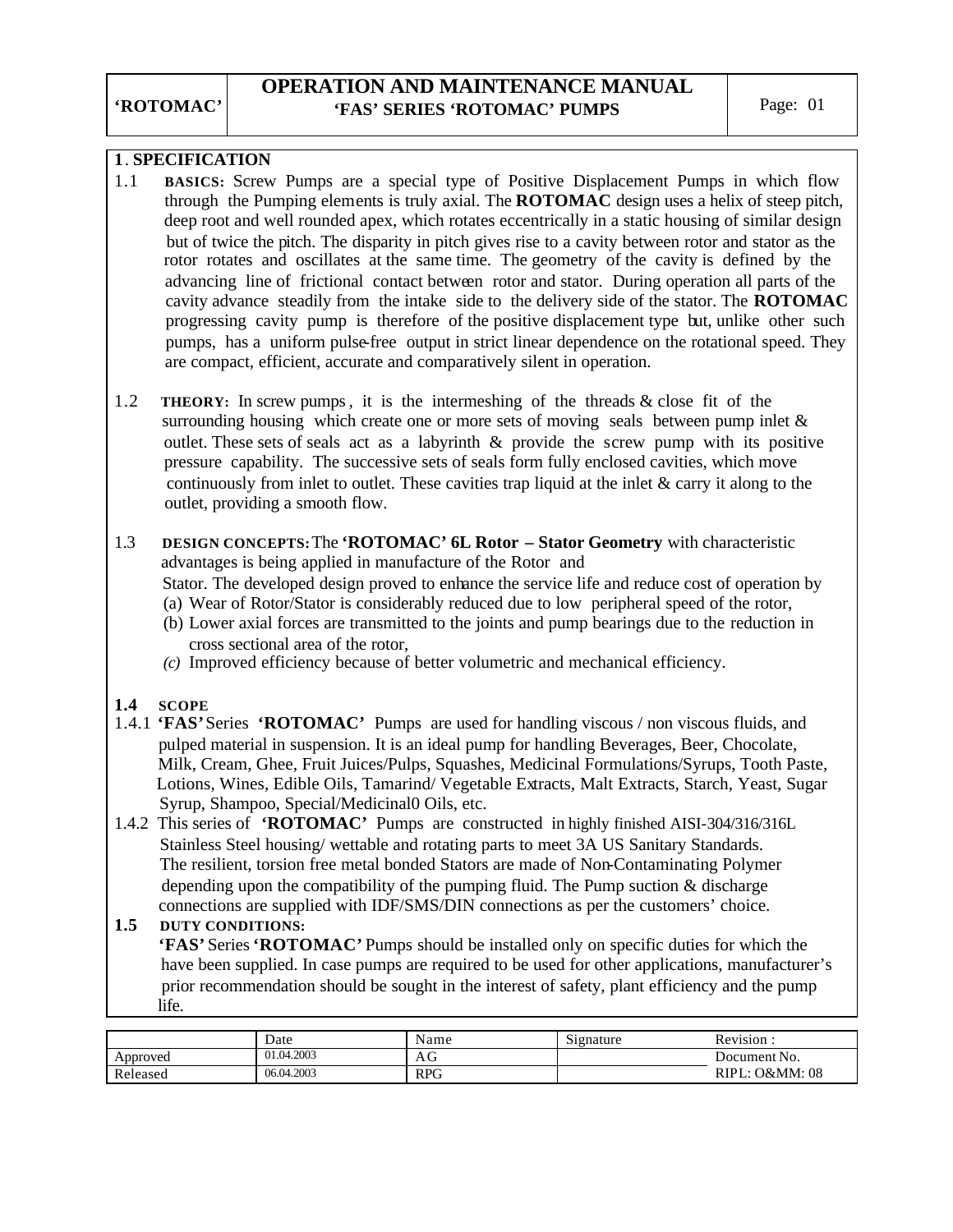### **2 IMPORTANT NOTES**

- 2.1 In order to achieve reliable performance and long service life, the pump must be checked and maintained at regular intervals, strictly according to the instructions.
- 2.2 These instructions should be placed at the disposal of operating and maintenance staff and should be carefully followed.
- 2.3 The manufacturer do not take any responsibility for damage occurring due to non-observance of these operating instructions.
- 2.4 Warning Plates on the pump showing correct direction of rotation, warning against Dry Running, must always be observed and kept completely legible.

#### **3 INSTALLATION AND SAFETY RECOMMENDATIONS**

- 3.1 **'FAS'** Series **'ROTOMAC'** Pumps must be installed with their base plates mounted on a flat surface, grouted and bolted, thus ensuring firm fixing and reduction in noise and vibration. Sufficient space to be left for removal of the stator during the maintenance work.
- 3.1 All pipe works should be independently supported to avoid any load on the pump.
- 3.2 To eliminate vibration, the pump must be checked for proper alignment with the drive unit before and after the pipe fittings. Maximum permitted misalignment tolerances for a standard installation are – Radial Shift: 1 % of the largest external diameter in the pump assembly and the Angular Misalignment:  $\pm 1^{\circ}$  30'

 It is recommended that a vacuum gauge be fitted to the pump suction branch and a pressure gauge fitted to the delivery branch to facilitate continuous monitoring of the pump operating conditions.

- 3.3 When motor is being wired and checked for direction of rotation, it must be decoupled from the pump to prevent dry running. Wiring works of all electrical equipments should be carried out by qualified personnel and complied with the relevant national regulations.
- 3.4 Care must be taken to protect all electrical items from oil and water.
- 3.5 Belt Guard must be securely fixed in position to avoid contact with the running drive belts/ coupling. Pump Safety Devices are to be ensured in place before starting the pump.

#### **4 PRE-OPERATIVE CAUTIONS**

- 4.1THE 'ROTOMAC' PROGRESSIVE CAVITY PUMPS SHOULD NEVER BE RUN IN A DRY CONDITION, EVEN FOR A FEW REVOLUTIONS AS THIS WILL DAMAGE THE RUBBER STATOR.
- 4.2 AS THE PUMP REQUIRES HIGH STARTING TORQUE, USE OF ONLY DIRECT -ON-LINE STARTER IS RECOMMENDED WITH SQUIRREL CAGE INDUCTION MOTOR.
- 4.3 'ROTOMAC' PROGRESSIVE CAVITY PUMPS SHOULD NEVER BE STARTED AGAINST CLOSED VALVES.

|          | Date       | Name       | $\sim$<br>Signature | $\ddot{\phantom{a}}$<br>Revision. |
|----------|------------|------------|---------------------|-----------------------------------|
| Approved | 01.04.2003 | AU         |                     | Docum ent No.                     |
| Released | 06.04.2003 | <b>RPG</b> |                     | <b>O&amp;MM</b> : 08<br>RIPL.     |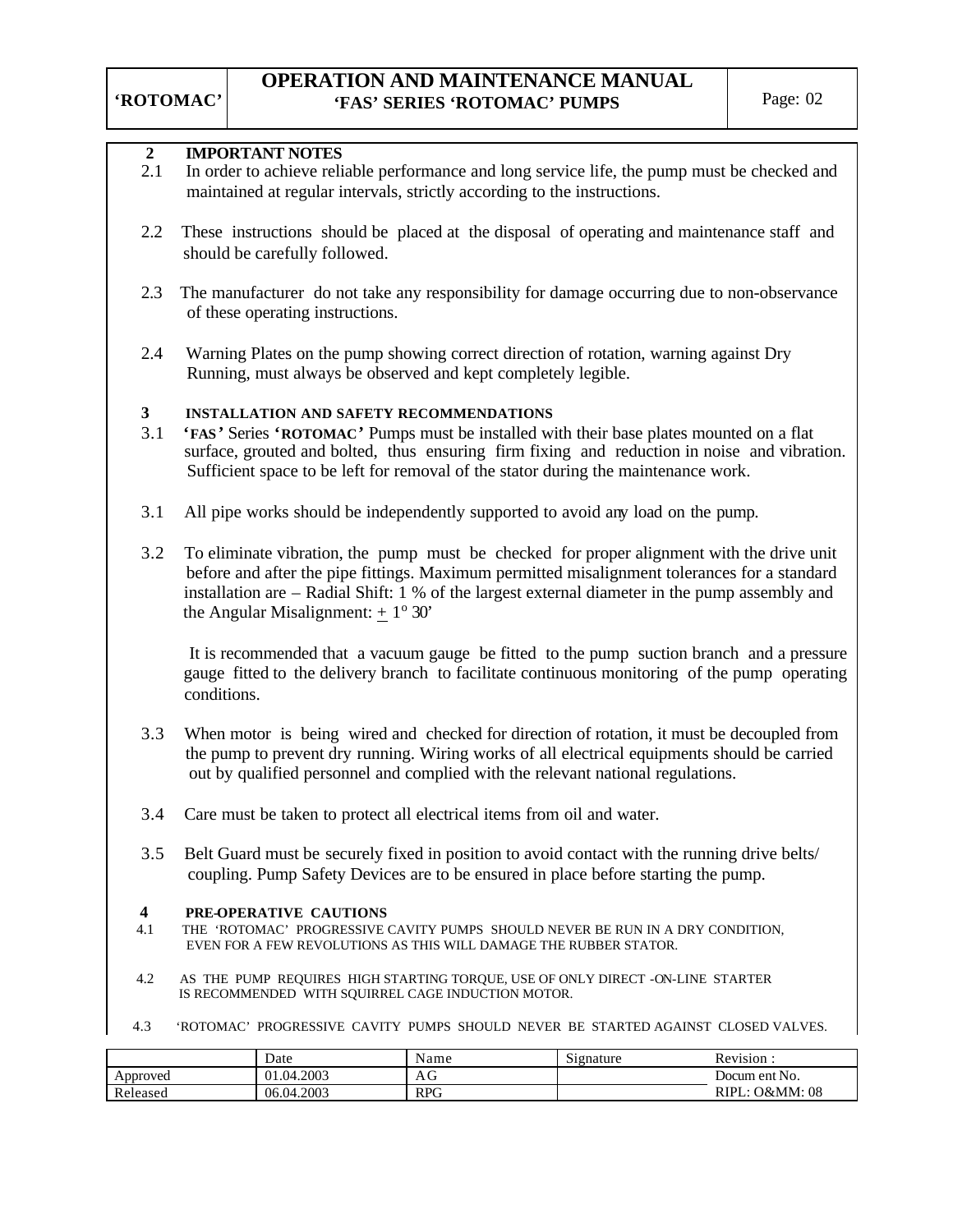#### **5. START**-**UP AND ROTATION**

- 5.1 The Pump Housing (03) must be filled with the relevant pumping media before starting. In case of high viscosity media, fill with a liquid. This initial filling is not for priming purpose; but to provide the necessary lubrication to the rubber stator until the pump primes itself.
- 5.2 When the pump is stopped, sufficient product is trapped in, to provide lubrication for the next starting, but if the pump is lying idle or it has been dismantled for servicing / relocation, the pump must be filled with relevant product and given a few turns by hand before starting.
- 5.3 **'FAS' Series 'ROTOMAC'** Pumps are normally arranged for counterclockwise rotation (viewing from the driving end) which results in the flange nearer to the driving end, being the suction. Pumps fitted with direction dependent seals should never be run in the opposite direction of the rotation arrow. In case where necessary, it is advisable to contact the Factory, to run the pump in the reverse direction so as to bring the delivery at the driving end.
- 5.4 Open the valves before starting the pump. Never run the pump against a closed outlet or inlet valve!
- 5.5 If the pump is having Mechanical Seal shaft sealing arrangement, connect the supply lines for the flushing and quenching fluids before the pump is put into operation.

### **6. GENERAL INFORMATION**

### 6.1 **STUFFING BOX**/**GLAND PACKING:**

 The packing is provided to arrest the entry of air in the system whe n the pump is under suction, and leakage of the product when the pump is under pressure. The Gland (07) should be tightened sufficiently with the help of the gland nuts  $(46)$  just to prevent the entry of air / leak when the pump is in operation. A slight drip from the gland (07) when the gland is working under pressure does not harm; but ensures lubrication of the packing. The Gland packing is not to be over tightened.

### 6.2 **SHAFT:**

 Shaft is manufactured as on solid piece with yoke head, to carry the Universal Joint, which ensures a true concentric motion and does not disturb the gland packing/mechanical seal during operation.

### 6.3 **COUPLING ROD:**

Extra long Coupling Rod, connecting shaft to the rotor, minimize the wear and tear of the universal joints and increase the life of the pumps.

|          | Date       | Name       | $\sim$<br>Signature | Revision :           |
|----------|------------|------------|---------------------|----------------------|
| Approved | 01.04.2003 | ΑG         |                     | Document No.         |
| Released | 06.04.2003 | <b>RPG</b> |                     | L: O&MM: 08<br>RIPL: |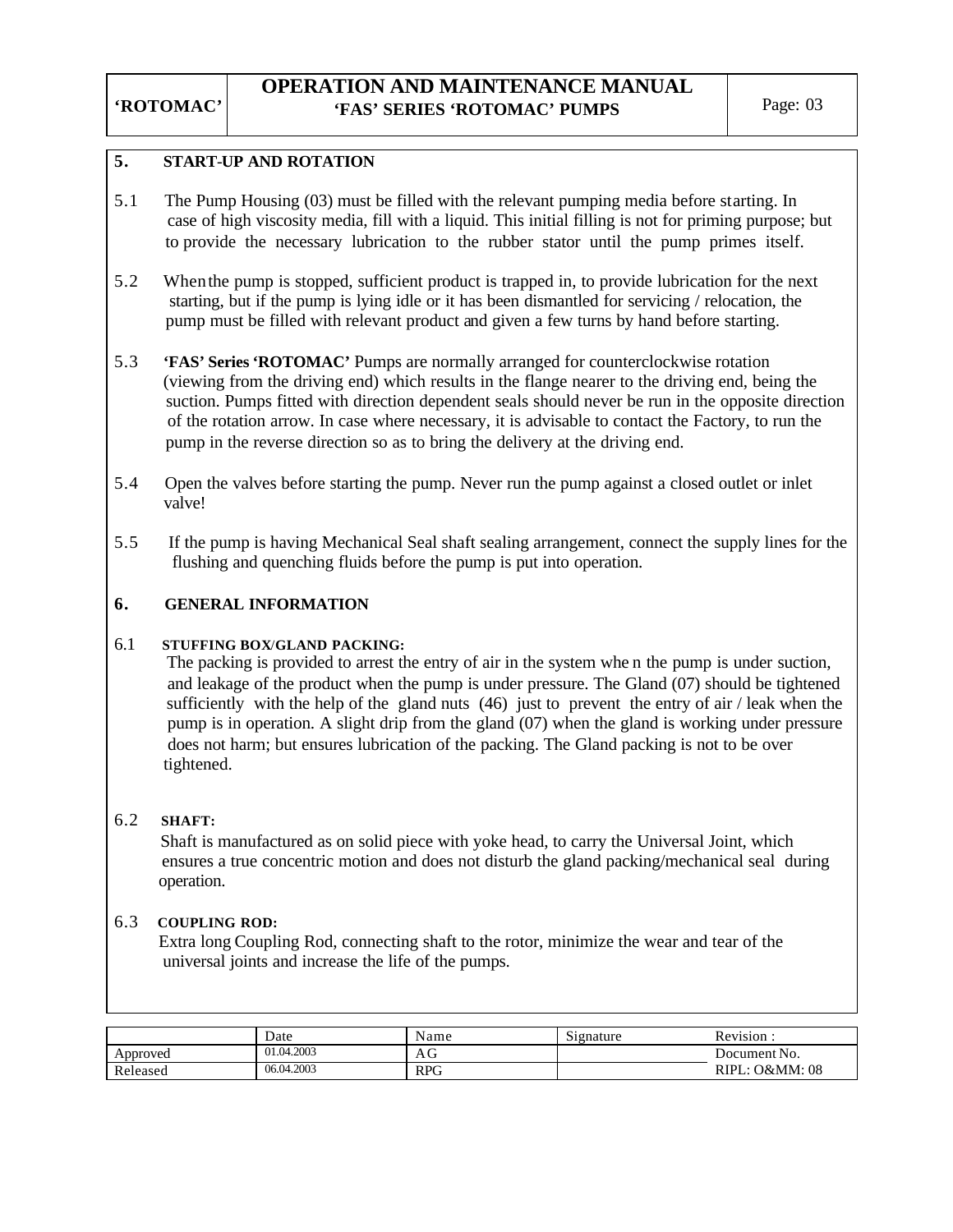## **6. DISMANTLING:**

- 7.1 Unscrew the 2 Hex. nuts (40) fitted to the tie rods (36) and place the tie rods to the sides away from the pump. Remove the End Support  $(57)$  & the End Cover  $(04)$ . Unscrew the hex. nuts  $(42)$ and loosen the middle support (05) from the base plate. Withdraw the Middle Support (05).
- 7.2 Hold the pump coupling or the shaft (12) unscrew the Bonded Stator (24). If the stator offers some resistance, pour a little water through the opening to ease out this stiffness.
- 7.3 Slacken the Pump Housing (03) from the Bearing Housing (01) and withdraw the Pump Housing (03)
- 7.4 Compress the Pin Retainer Spring (17) towards the Rotor head and release the Coupling Rod Pin (15). Knock out the Coupling Rod Pin (15) from the rotor head and remove the Rotor (13). Remove the Pin Retainer Spring (17) from the rotor head.
- 7.1 Compress the Pin Retainer Spring (17) towards the Shaft head (12) and release the Coupling Rod Pin Retainer Spring (17). Knock out the and knock out the Coupling Rod Pin (15) from the Shaft head (12) and remove the Coupling R od (14). Remove the Pin Retainer Spring (17) from the Shaft head (12).
- 7.2 Remove the 'O' Ring (25) from the face of the Stuffing Box (06).
- 7.3 Remove the pump coupling/pulley and shaft key (35) if fitted. Unscrew the 4 Hex. Bolts (44) from the Bearing Cover (02) and remove the bearing cover. Unlock the Bearing Lock Nut Washer (21) and unscrew the Bearing Lock Nut (20).
- 7.4 Unscrew the Grub Screw (45) holding the Grease Seal Housing (10) and loosen the gland nuts (47).
- 7.5 Place the Bearing Housing (01) along with the Shaft (12) over the hydraulic press and gradually

 apply pressure on the driving end of the Shaft (12) driving the same through the rear Taper Roller Bearing (23). The Shaft will come out with the Stuffing Box and Gland (12  $\&$  6) / Mechanical Seal Housing and Seal Clamping Plate (8 & 9), Water Thrower (30), Grease Seal Housing with Grease Seal large (10  $\&$  32), Ball Bearing inner (23) and the front Taper Roller Bearing (23) leaving both the bearing outer rings inside the Bearing Housing (01).

- 7.10 Place an appropriate size of steel plate of sufficient strength across the outer ring of the front Taper Roller Bearing (23) and press out the outer ring from the Bearing Housing (01). Repeat the same procedure to remove the outer ring of the rear Taper Roller Bearing (23) by reversing the Bearing Housing (01) on the hydraulic press.
- 7.11 Remove the front Taper Roller Bearing (23), Grease Seal Housing (10), Water Thrower (30), and Stuffing Box/Gland (06 & 07) / Mechanical Seal Housing/Seal Clamping plate (08 & 09) from the Shaft (12).
- 7.12 Clean all the parts removed and apply necessary anticorrosive treatment

|          | Date       | Name       | Signature | Revision.           |
|----------|------------|------------|-----------|---------------------|
| Approved | 01.04.2003 | AG         |           | Document No.        |
| Released | 06.04.2003 | <b>RPG</b> |           | : O&MM: 08<br>RIPL: |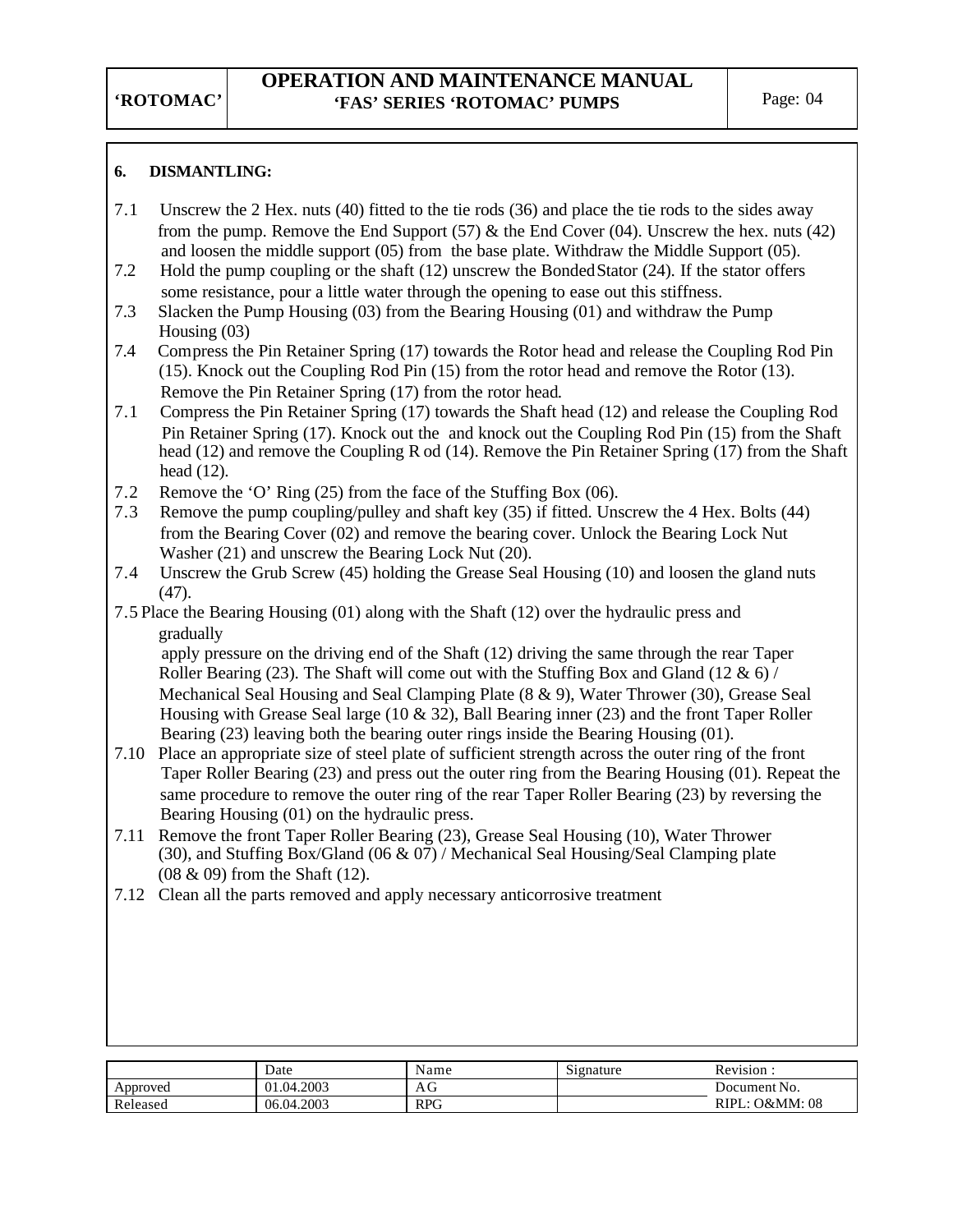## **8 REASSEMBLY :**

- 8.1 Start mounting the outer rings of the rear & frount Taper Roller Bearings (23) facing outward to each other inside the Bearing Housing (01) using a mounting dolly or a clean length of tubing. Let the outer rings sit squarely on their seats provided inside the Bearing Housing (01).
- 8.2 Assemble Stuffing Box with Gland (06 & 07) / Mechanical Seal with Housing/Seal Clamping Plate (08 & 09) over the Shaft (12) close to the shaft head. Insert the Water Thrower (30). Insert Grease Seal Housing (10 fitted with Grease Seal Large (32)) on the Shaft (12).
- 8.3. Mount the inner ring with its roller and cage assembly of the front Taper Roller Bearing (23) on to the Shaft (12). Let the inner ring sit on the step of the Shaft (12), small end of the taper towards the driving end of the shaft. Fill the rollers with suitable grease. Offer the sub-assembly 8.2 to the sub-assembly 8.1 horizontally so that the shaft extension projects out from the Bearing Housing (01) and let the mounted inner ring sit in the outer ring of the front Taper Roller Bearing (23). Place the front end of the shaft (12) on a wooden piece along with the Bearing Housing (01). Grease and mount the inner ring with its roller and cage assembly of the rear Taper Roller Bearing (23) on the Shaft (12) and let the same sit in the outer ring. Place the Bearing Lock Nut washer (21) in place and screw the Bearing Lock Nut (20) and tighten the inner ring of the rear Taper Roller Bearing (23) as the Shaft (12) is rotated. When the shaft is no longer be rotated easily, loosen the Nut just enough to allow the shaft to rotate freely again. See that sufficient amount of grease is applied to the bearings.
- 8.4 Cover the bearing assembly with Bearing Cover (02) fitted with Grease Seal Small (31) by tightening the 4 Hex. Head Bolts (44) to the Bearing Housing (01).
- 8.5 Place the Grease Seal Housing (10) fitted with Grease Seal Large (32) and locate the same in its position in front of the front Taper Roller Bearing (23). Hold the Grease Seal Housing (10) to the Bearing Housing (01) with the Grub Screw (45).
- 8.6 Slide the Water Thrower (30) over the Shaft (12) and place it in front of the Grease Seal Housing (10).
- 8.7 Care should be taken while replacing the coupling rod bushes. The elongated holes in the bushes must face each other and fall-in line with the length of the coupling rod. The right method of fitting / pressing the coupling rod bushes in the coupling rod is shown as below:

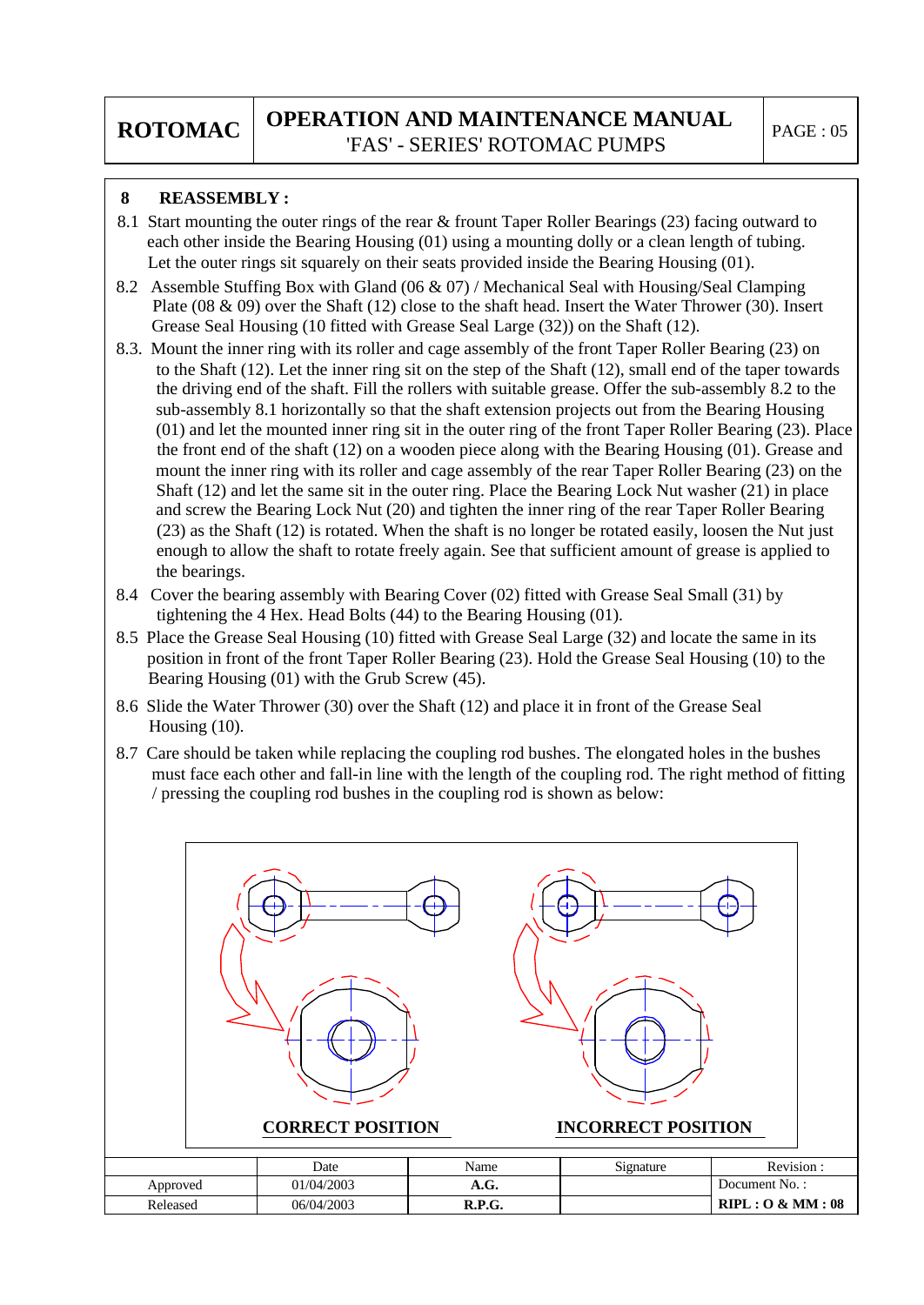- 8.8 Connect the Coupling Rod (14) to the Shaft (12) head and to the Rotor head adopting the same procedures as applicable in reverse described in 7.4 and 7.5. Place the 'O' Ring (25) in its position on the face of the Stuffing box (06).
- 8.9 Offer the Pump Housing (03) to the Bearing Housing (01).
- 8.10 Wet the Bonded Stator (24) and thread it over the Rotor (13). Home the Bonded Stator in position in the Pump Housing (03).
- 8.11 Slide the Middle Support (05) over the Stator (24).
- 8.12 Place the End Cover (04) with End Support (57) in position with the Stator (24).
- 8.13 Positon the Tie Rods (36) in the securing grooves of the End Support (57). See that the Pump Housing (03) in Position with the Bearing Housing (01), the Stator in position with the Pump Housing (03), the End Cover (04) in position with the Stator (24) and the End Support (57) in position with the End Cover (04). Ensuring the above positions correct, secure the assembly with the Tie Rods (36), Spring washers (41) and the Hex. Nuts (40) to the required tightness.
- 8.14 Fasten the End Support (57) to the base plate.
- 8.15 Slide the Middler Support (05) to its position in front of the Pump Housing (03) and secure the same to the base plate. Tighten the Hex. Bolt/Nut (42/43) to tighten the Middle Support (05) to the Stator (24).
- 8.16 Place the Shaft Key (35) in its groove on the Shaft Extension (12) and mount the pulley / coupling.
- 8.17 Recheck that all the fasteners are fully tightened and completeness of the parts as per cross sectional drawing of 'FAS' Series of 'ROTOMAC' Progressive Cavity Pumps on page 11.
- 8.18 In cases of Four Stage pumps, Stator Support Rings (11) are provided one eac h with 'O' Ring (26) at the Pump Housing (03) face and the End Cover (04) to support the Bonded Stator (24)and seal the assembly.

|          | Date       | Name       | Signature | Revision:           |
|----------|------------|------------|-----------|---------------------|
| Approved | 01.04.2003 | AG         |           | Document No.        |
| Released | 06.04.2003 | <b>RPG</b> |           | RIPL<br>.: O&MM: 08 |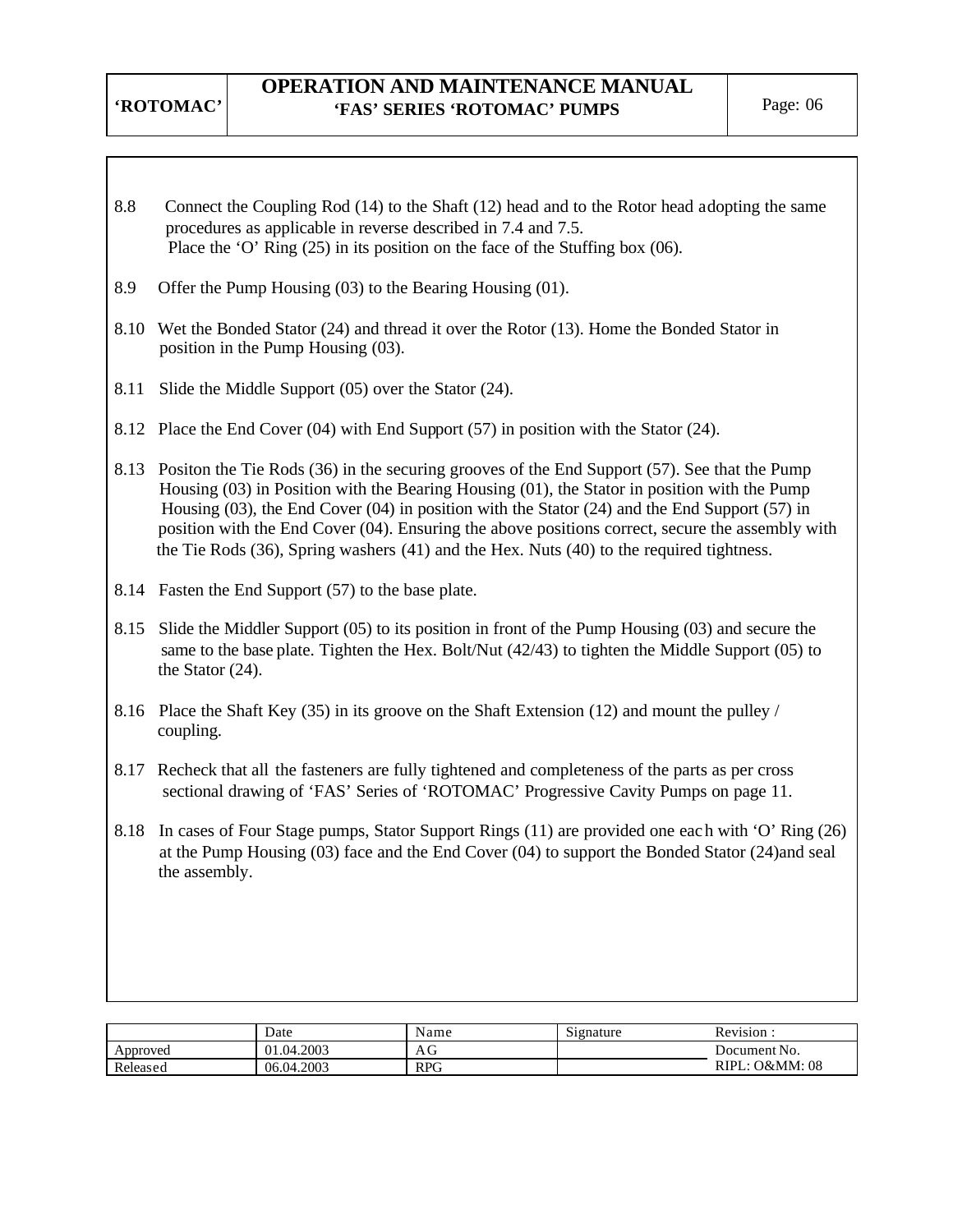## **9. MECHANICAL SEAL (OPTIONAL)**

- 9.1 Mechanical Seal (34) is fitted over the shaft (12) encased in the Mech. Seal Housing (08) and the static seal ring ( lapped face facing forward ) in the recess of the seal clamping plate(09).
- 9.2 Mechanical seal gives a perfect leak-proof joint. The seals are pre-loaded and assembled to give maximum efficiency. Care should be taken not to drop or scratch the lapped faces as this will render them incapable of forming a perfect seal.
- 9.3 Single Mechanical Seals work without additional equipments except for operating them with a rinsing or cooling system as required for the pumping medium.
- 9.4 **RINSING:** In case of rinsing as per API 610, Appendix D, Plan 32, where the media is having solids a clear rinse is fed in near the area of sliding surface which keeps the medium away from the seals. The pressure of the rinse is greater than that of the medium and sufficient in quantity.
- 9.5 **QUENCHING:** In case of quenching as per API 610, Appendix D, Plan 62, Quenching is commonly used in sealing engineering that applies a non pressurized external fluid to the atmospheric side of a mechanical seal. The quenching is applied when a single mechanical seal will not work or only to a limited extent without auxiliary measures.
- 9.6 **FITTING & REMOVAL OF MECHANICAL SEALS:** Remove the bolts holding the seal clamping plate to the mechanical seal housing. Withdraw the seal housing and unscrew the grub screw holding the Mechanical Seal to the shaft. Slide out the seal clamping plate and carefully push out the seal face.
- 9.7 Assembling of the seal is reversal of the above said procedure. Care is to be exercised for cleanliness and avoiding of foreign bodies in between the seal faces sliding surfaces. While assembling the seal on the shaft, apply some glycerine to the shaft and the seal housing area of the gaskets.

|          | Date       | Name       | $\sim\cdot$<br>Signature | $\cdot$ $\cdot$<br>Revision. |
|----------|------------|------------|--------------------------|------------------------------|
| Approved | 01.04.2003 | AU         |                          | Document No.                 |
| Released | 06.04.2003 | <b>RPG</b> |                          | O&MM: 08<br>RIPL.            |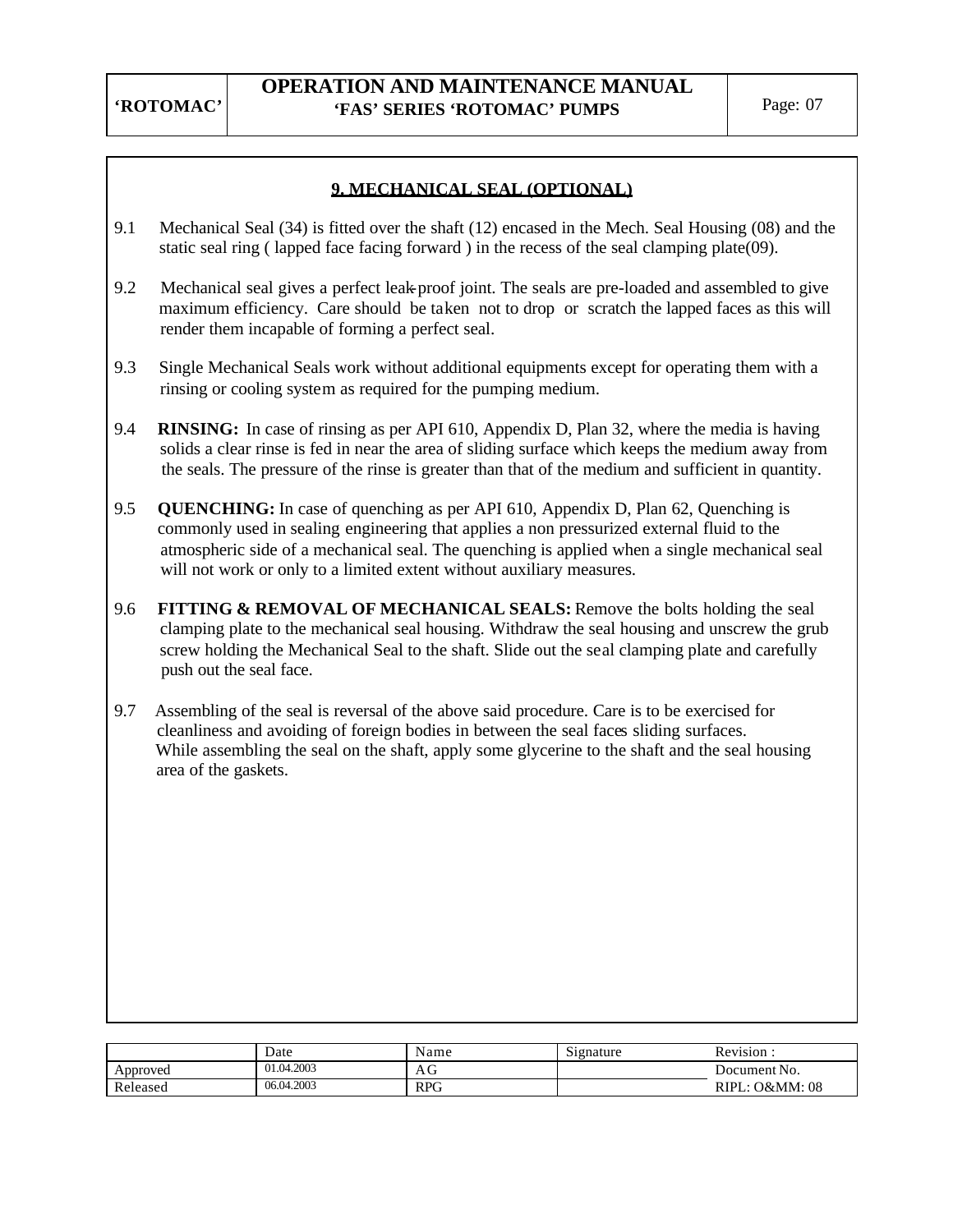ROTOMAC

## OPERATION AND MAINTENANCE MANUAL 'FAS-SERIES' ROTOMAC PUMPS PAGE: 08

| 10. FAULT FINDING & REMEDYING |  |
|-------------------------------|--|
|-------------------------------|--|

|                                                                                                   |                               |                      |                   |                               | <b>Possible Problems</b>   |                   |                       |                                   |                            |                           |                           |                          |                         |                         |                   |                      |                                                                                      |
|---------------------------------------------------------------------------------------------------|-------------------------------|----------------------|-------------------|-------------------------------|----------------------------|-------------------|-----------------------|-----------------------------------|----------------------------|---------------------------|---------------------------|--------------------------|-------------------------|-------------------------|-------------------|----------------------|--------------------------------------------------------------------------------------|
|                                                                                                   |                               |                      |                   |                               |                            |                   |                       |                                   |                            |                           |                           |                          |                         |                         |                   |                      | The ROTOMAC pump is a well established<br>product which was thoroughly tested before |
|                                                                                                   |                               | too little           |                   |                               |                            |                   |                       |                                   | short                      |                           |                           | starting                 |                         |                         |                   |                      | leaving the factory. If you use the pump in                                          |
|                                                                                                   |                               |                      |                   |                               |                            |                   |                       |                                   |                            |                           |                           |                          |                         |                         |                   |                      | keeping with your Order specification and                                            |
|                                                                                                   |                               |                      |                   |                               |                            |                   |                       |                                   |                            |                           |                           |                          |                         |                         |                   |                      | treat it in accordance with our operating                                            |
|                                                                                                   |                               |                      | is too low        |                               |                            |                   |                       |                                   |                            |                           |                           |                          |                         |                         |                   |                      | and Maintenance Instructions, it will run                                            |
|                                                                                                   |                               |                      |                   |                               |                            |                   |                       |                                   |                            |                           |                           |                          |                         |                         |                   |                      | satisfactorily for a long period of time.                                            |
| The pump is no longer starting                                                                    | The pump is no longer sucking | The pumped medium is | The pressure      | The pumped medium is unstable | The pump is running loudly | The pump is stuck | The drive is overload | The stator life time is too short | The rotor life time is too | The shaft seal is leaking | Failure to deliver liquid | Pump looses liquid after | Vibration               | Stuffing box over-heats | Bearing over-heat | Bearing wear rapidly |                                                                                      |
|                                                                                                   |                               |                      |                   |                               |                            |                   |                       |                                   |                            |                           |                           |                          |                         |                         |                   |                      | <b>Possible Causes</b><br>(Remedy overleaf)                                          |
|                                                                                                   |                               |                      |                   |                               |                            |                   | $\ast$                |                                   |                            |                           |                           |                          |                         |                         |                   |                      | In new pumps or stators : the static friction is too great.                          |
| ⊁ ⋇                                                                                               |                               | $\ast$               | $\ast$            |                               |                            |                   | $\overline{\ast}$     |                                   |                            |                           |                           |                          |                         |                         |                   |                      | The pump electrical equipment is not compatible with the electrical supply.          |
|                                                                                                   |                               | $\overline{\ast}$    |                   |                               |                            |                   |                       | ***                               |                            |                           |                           |                          |                         |                         |                   |                      | The pressure is too high.                                                            |
|                                                                                                   |                               |                      |                   |                               |                            |                   | $\overline{**}$       |                                   |                            |                           |                           |                          |                         |                         |                   |                      | There are foreign bodies in the pump.                                                |
| $\frac{1}{2}$ $\frac{1}{2}$ $\frac{1}{2}$ $\frac{1}{2}$ $\frac{1}{2}$ $\frac{1}{2}$ $\frac{1}{2}$ |                               |                      |                   |                               |                            | $\ast$            |                       | ***                               |                            |                           |                           |                          |                         |                         |                   |                      | The temperarture of the liquid medium is too high, the stator is too ductile.        |
|                                                                                                   |                               |                      |                   |                               |                            | $*$               |                       | $\frac{*}{*}$                     |                            |                           |                           |                          |                         |                         |                   |                      | The stator has swollen, the elastomer is not compatible with the medium.             |
|                                                                                                   |                               |                      |                   |                               |                            | $\bigstar$        |                       | $\overline{**}$                   |                            |                           |                           |                          |                         |                         |                   |                      | The solids content of the medium is too high and leads to blockages.                 |
|                                                                                                   |                               |                      |                   |                               |                            |                   |                       |                                   |                            | *****                     |                           |                          |                         |                         |                   |                      | The liquid medium sediments or hardens when left to stand.                           |
|                                                                                                   |                               |                      |                   | ***                           |                            |                   |                       |                                   |                            |                           |                           |                          |                         |                         |                   |                      | There is air or vapour in the suction pipe.                                          |
|                                                                                                   |                               | ****                 |                   |                               |                            |                   |                       |                                   |                            |                           | $\overline{\ast}$         | $\frac{1}{\sqrt{2}}$     |                         |                         |                   |                      | The suction pipe is leaking.                                                         |
|                                                                                                   |                               | $*$ * $*$ *          |                   |                               |                            |                   |                       |                                   |                            |                           | $\bigstar$                | $\overline{\ast}$        |                         |                         |                   |                      | The shaft seal is leaking.                                                           |
|                                                                                                   |                               | $\overline{\ast}$    | $\overline{\ast}$ |                               |                            |                   |                       |                                   |                            |                           | $\overline{\ast}$         |                          |                         |                         |                   |                      | The rpm is too low.                                                                  |
|                                                                                                   |                               | $* * $               | $\overline{\ast}$ |                               |                            |                   |                       |                                   |                            |                           | $\bigstar$                |                          |                         |                         |                   |                      | With reduced diameter rotor : operating temperature has not been reached.            |
|                                                                                                   |                               | Ӿ                    |                   | $\overline{**}$               |                            |                   |                       | $* * $                            |                            |                           |                           |                          | $\bigstar$              |                         |                   |                      | The suction is too great or pressure too low (cavitation).                           |
|                                                                                                   |                               | ⊁                    | $*$               |                               |                            |                   |                       |                                   |                            |                           |                           |                          | $\overline{\ast}$       |                         |                   |                      | The pump is running dry.                                                             |
|                                                                                                   |                               | ***                  |                   |                               |                            |                   |                       |                                   |                            |                           | $\ast$                    |                          | $\overline{\ast}$       |                         |                   |                      | The stator is worn out, or temperature of liquid is too low.                         |
|                                                                                                   |                               | ***                  |                   |                               | $\frac{1}{\sqrt{2}}$       |                   |                       | * <u>*</u>                        |                            |                           | $\frac{1}{\sqrt{2}}$      |                          | $\overline{\ast}$       |                         |                   |                      | The stator material is brittle.                                                      |
|                                                                                                   |                               | $\overline{**}$      |                   |                               | $\overline{\ast}$          |                   |                       | Ӿ                                 |                            |                           | $\bigstar$                |                          | $\left \star\right $    |                         |                   |                      | The rotor is worn out.                                                               |
|                                                                                                   |                               |                      |                   |                               | $\frac{1}{\sqrt{2}}$       |                   |                       |                                   |                            |                           |                           |                          | $\bigstar$              |                         |                   |                      | The joints are worn out.                                                             |
|                                                                                                   |                               |                      |                   |                               | $\frac{1}{2}$              |                   |                       |                                   |                            |                           |                           |                          | $\overline{\ast}$       |                         |                   | ା∗ା∗                 | The pump and drive are not axially aligned.                                          |
|                                                                                                   |                               |                      |                   |                               | $\overline{\mathbf{x}}$    |                   |                       |                                   |                            |                           |                           |                          | $\overline{\mathbf{x}}$ |                         |                   |                      | The elastic element of the coupling is worn out.                                     |
|                                                                                                   |                               |                      |                   |                               | $\ast$                     |                   |                       |                                   |                            | $\overline{\ast}$         |                           |                          | ⋇                       |                         | $ \varkappa $     |                      | The bearings are destroyed.                                                          |
|                                                                                                   |                               |                      |                   |                               |                            |                   | ∗                     |                                   |                            |                           |                           |                          |                         |                         |                   | ∗⊧                   | The rpm is too high.                                                                 |
|                                                                                                   |                               |                      |                   |                               |                            |                   | Ӿ                     |                                   |                            |                           |                           |                          |                         |                         |                   |                      | The viscosity is too high.                                                           |
|                                                                                                   |                               |                      |                   |                               |                            |                   | $\overline{\ast}$     |                                   |                            |                           |                           |                          |                         |                         |                   |                      | The specific weight of the medium is too high.                                       |
|                                                                                                   |                               |                      |                   |                               |                            |                   | *                     |                                   |                            | $\ast$                    |                           |                          |                         | $\ast$                  |                   |                      | The stuffing box is incorrectly tightened.                                           |
|                                                                                                   |                               |                      |                   |                               |                            |                   |                       |                                   |                            | $\overline{\ast}$         |                           |                          |                         |                         |                   |                      | The packing is not suited to the liquid medium.                                      |
|                                                                                                   | $\ast$                        |                      |                   |                               |                            |                   |                       |                                   |                            |                           | ∗∣∗∣                      |                          |                         |                         |                   |                      | Mechanical seal : rotation is incorrect.                                             |
|                                                                                                   |                               |                      |                   |                               |                            |                   |                       |                                   |                            | $\ast$                    |                           |                          |                         |                         |                   |                      | Mechanical seal : mechanical seal and mating ring have failed.                       |
|                                                                                                   |                               |                      |                   |                               |                            |                   |                       |                                   |                            | $\overline{\ast}$         |                           |                          |                         |                         |                   |                      | Mechanical seal : elastomers damaged, swollen or brittle.                            |
|                                                                                                   |                               |                      |                   |                               |                            |                   |                       |                                   |                            |                           |                           | * * *                    |                         |                         |                   |                      | NPSH available, too low.                                                             |
|                                                                                                   |                               |                      |                   |                               |                            |                   |                       |                                   |                            |                           |                           |                          |                         |                         |                   | ৰি∣*া                | Insufficient lubrication of bearings.<br>Excessive tension of the drive belts.       |
|                                                                                                   |                               |                      |                   |                               |                            |                   |                       |                                   |                            |                           |                           |                          | *                       |                         |                   | $\ast$               |                                                                                      |
|                                                                                                   |                               | Revision:            |                   |                               |                            |                   |                       |                                   |                            |                           |                           |                          |                         |                         |                   |                      | Name<br>Signature<br>Date                                                            |
|                                                                                                   |                               |                      |                   | Document No.:                 |                            |                   |                       |                                   |                            |                           |                           |                          |                         | Approved                |                   |                      | 01/04/2003<br>A.G.                                                                   |
|                                                                                                   |                               |                      |                   | RIPL: O & MM: 08              |                            |                   |                       |                                   |                            |                           |                           |                          |                         | Released                |                   |                      | 06/04/2003<br>R.P.G.                                                                 |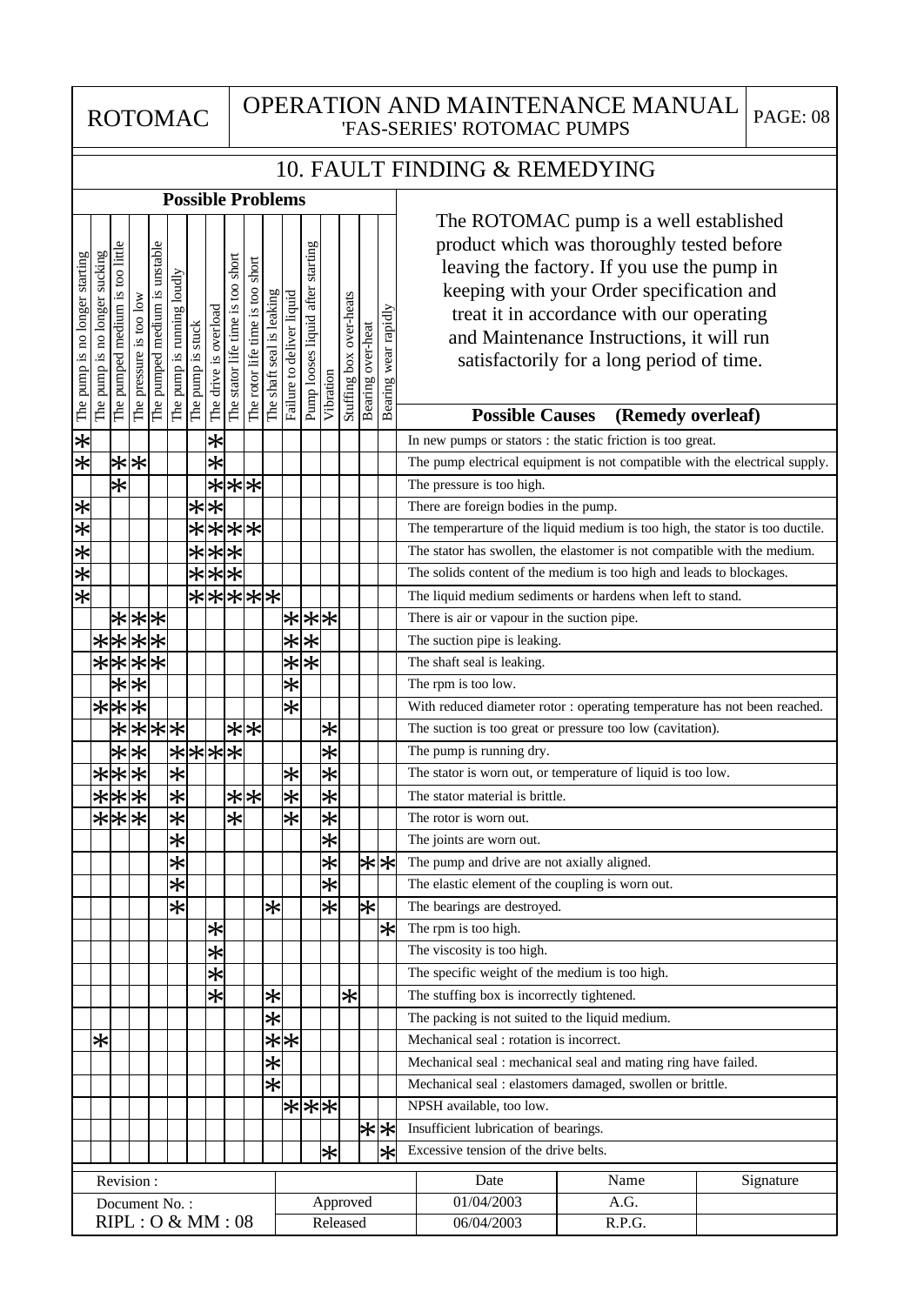ROTOMAC

## OPERATION AND MAINTENANCE MANUAL 'FAS-SERIES' ROTOMAC PUMPS PAGE: 09

## 10. FAULT FINDING & REMEDYING

## **Remedy**

Fill the pump up, then pump through manually using a suitable appliance; if necessary use glycerine as lubricant in the stator.

Check order information. Examine electrical installation (possibly 2 phase operation).

Measure the pressure with a manometer and check against order details. Reduce the pressure or change the drive. Remove foreign bodies and eliminate possible damage.

If the liquid medium temperature cannot be lowered, use a reduced diameter rotor.

Check whether the liquid medium agrees with the order requirements. Possibly change stator material.

Increase the liqud part of the medium.

Clean the pump and rinse through after each run.

Increase the suction liquid level, prevent turbulance and air bubble at the inlet.

Check seal and tighten pipe connections.

Stuffing box : tighten or renew. Mechanical seal : renew seals, eliminate solid deposits.

In the case of adjustable drives : increase the rpm. If necessary change the drive.

Warm up the pump (stator) to operating temperature first of all.

Decrease suction resistance, lower the temperature of the liquid medium, install the pump at a lower location.

Fill up the pump, provide for dry running protection, move the pipes.

Replace with a new stator or ensure correct liquid temperature.

Fit a new stator. Check the liquid medium agrees with order details; if necessary change the stator material.

Change rotor, establish the cause. Wear and tear, corrosion, cavitation; if necessary change to a different material or coating.

Replace relevant parts, carefully reseal and lubricate.

Re-align the unit.

Use a new connection and re-align the pump.

Replace bearing, lubricate, reseal. At higher temperatures observe the lubricant and the bearing.

In the case of adjustable drives : lower the rpm.

Measure the viscosity and compare with order details. If necessary adjust viscosity or change the drive.

Measure specific weight and compare with order details. If necessary adjust specific weight or change the drive.

Service stuffing box according to page 3 (6.1), if necessary renew worn shaft.

Replace fitted packing with another packing type.

Change electrical connection.

Replace relevant rings with new ones.

Replace elastomers. Check whether the liquid medium agrees with order details, if necessary change material.

Make necessary arrangement to meet the NPSH(r) of the pump.

Inspect and re-grease the bearings sufficiently.

Re-adjust the drive belts tension only to requirement without over tightening.

|          | Date       | Name   | Signature | Revision:        |
|----------|------------|--------|-----------|------------------|
| Approved | 01/04/2003 | A.G.   |           | Document No.:    |
| Released | 06/04/2003 | R.P.G. |           | RIPL: O & MM: 08 |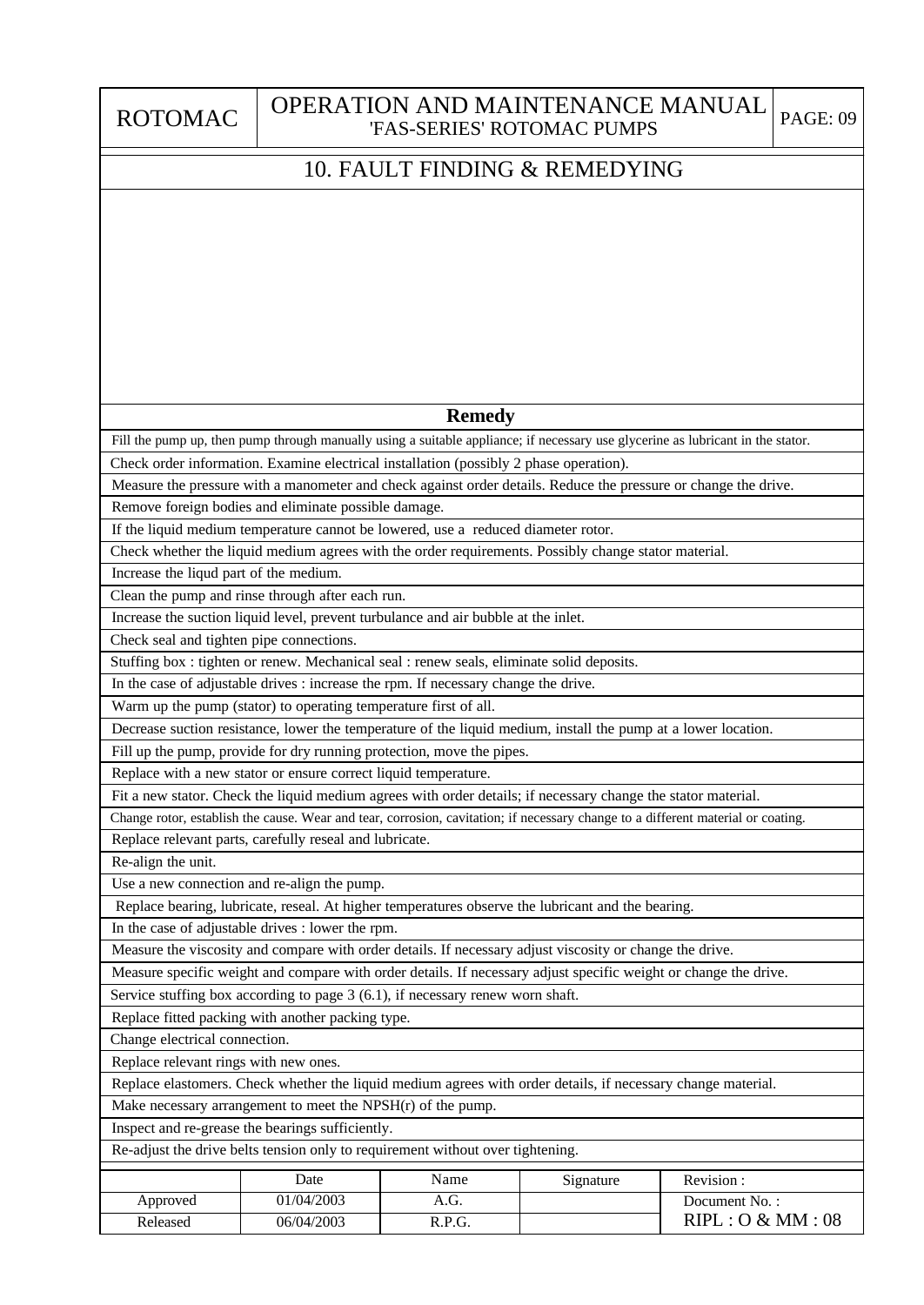## **OPERATION AND MAINTENANCE MANUAL 'FAS' SERIES 'ROTOMAC' PUMPS** Page: 10

## **11. MAINTENANCE AND SERVICE**

Due to a simple assembly design of the Progressive Cavity Pumps, they need a little attention and replacements but as per the Maintenance & Service practice, the following are attended at regular intervals:

| <b>Cleaning:</b> | The pump should be regularly rinsed or cleaned where sedimentation deposits of |
|------------------|--------------------------------------------------------------------------------|
|                  | medium is likely.                                                              |

**Temporary** If the pump is stopped temporarily for some time, the pump should be rinsed /cleaned if **the Shutdown:** medium tends to solidify/ harden and glue up the Mechanical Seal.

**Stator:** When stopped for a long period, the elastomer along the contact line between the rotor and stator may become permanently distorted and this will increase the breakaway torque. It is advised to remove the stator from the pump and the same is stored in air tight package in a cool/dry place away from light.

> This case applies to Standby Pumps as well and they are to be operated from time to time otherwise the pump may seize whe n being started up.

**Rotor:** When stored for a long period, support on wooden blocks and cover to protect from damage.

**Drive Belts** Check the drive belts tension. If need be, adjust to proper tension. Excessively worn out & **Coupling:** belts are to be replaced by matched sets. Check the rubber bushes and coupling bolts for wear & tear and replace if necessary.

**Bearings:** The Shaft of the pump is mounted on heavy duty taper roller bearings which are lubricated for life in the factory. Should the bearings have to be removed, the old grease should be washed out and re-greased.

### **Lubricating Grease:**

| <b>Operating Temperature Range °C</b> | <b>Grease</b> (Example) |
|---------------------------------------|-------------------------|
| Minus 30 to $+120$                    | "Shell" Alvania G3      |
| Minus 30 to $+180$                    | "Kluber" Petamo GHY 443 |
| Minus 35 to $+260$                    | "Kluber" Barrieta L55/3 |

|          | Date       | Name       | Signature | Revision:           |
|----------|------------|------------|-----------|---------------------|
| Approved | 01.04.2000 | AG         |           | Document No.        |
| Released | 06.04.2000 | <b>RPG</b> |           | RIPL.<br>: O&MM: 04 |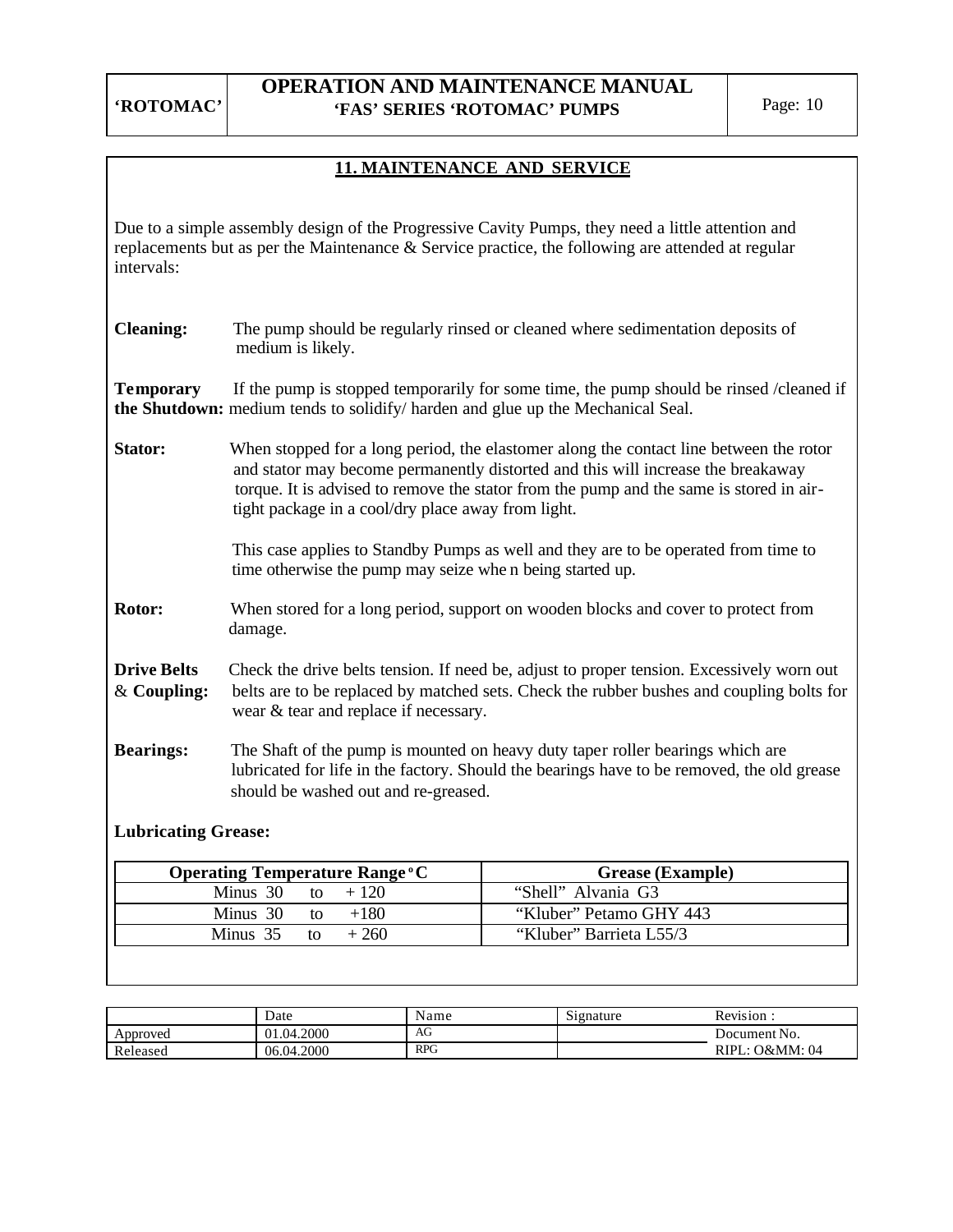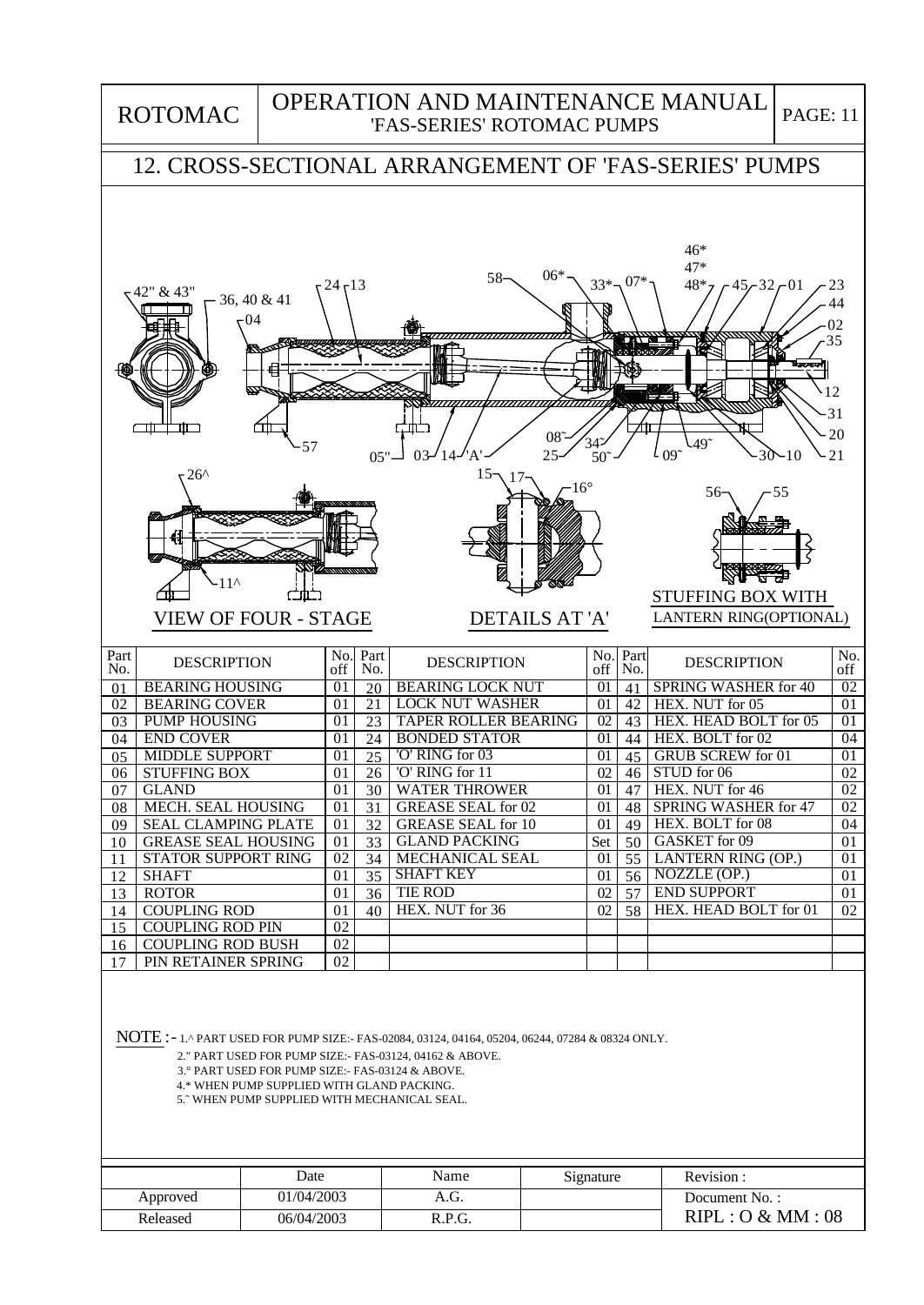## **OPERATION AND MAINTENANCE MANUAL STANDARD PARTS DETAILS FOR 'FAS' SERIES 'ROTOMAC' PUMPS**

| Pump Type & | <b>Bearing size</b> |              | <b>Grease Seal</b> | Gland   |                 | <b>Bearing</b>  | Mech. Seal     |
|-------------|---------------------|--------------|--------------------|---------|-----------------|-----------------|----------------|
| <b>Size</b> | (SKF No.)           | Small (mm)   | Large (mm)         | Packing | Lock            | Locking         | Size (mm)      |
|             |                     |              |                    | (Sq.mm) | <b>Nut</b>      | Washer          | (DIN<br>24960) |
| 01561       |                     |              |                    |         | (SKF)           | (SKF)           |                |
| 01562       |                     |              |                    |         |                 |                 |                |
| 01564       | 30304               | 14 x 28 x 8  | 25 x 42 x 10       | $\,8\,$ | KM4             | MB <sub>4</sub> | 25             |
| 02081       |                     |              |                    |         |                 |                 |                |
| 02082       |                     |              |                    |         |                 |                 |                |
| 02084       |                     |              |                    |         |                 |                 |                |
| 03121       | 30306               | 22 x38 x 8   | 38 x 62 x 10       | 10      | KM <sub>6</sub> | MB <sub>6</sub> | 38             |
| 03122       |                     |              |                    |         |                 |                 |                |
| 03124       |                     |              |                    |         |                 |                 |                |
| 04161       | 30307               | 28 x 45 x 8  | 45 x 68 x 10       | 10      | KM7             | MB <sub>7</sub> | 45             |
| 04162       |                     |              |                    |         |                 |                 |                |
| 04164       |                     |              |                    |         |                 |                 |                |
| 05201       | 30309               | 32 x 56 x 10 | 53 x 83 x 10       | 10      | KM <sub>9</sub> | MB <sub>9</sub> | 53             |
| 05202       |                     |              |                    |         |                 |                 |                |
| 05204       |                     |              |                    |         |                 |                 |                |
| 06241       |                     |              |                    |         |                 |                 |                |
| 06242       | 30311               | 38 x 65 x 10 | 60 x 100 x 10      | 12.5    | <b>KM11</b>     | <b>MB11</b>     | 60             |
| 07281       |                     |              |                    |         |                 |                 |                |
| 06244       |                     |              |                    |         |                 |                 |                |
| 07282       |                     |              |                    |         |                 |                 |                |
| 07284       |                     |              |                    |         |                 |                 |                |
| 08321       | 30313               | 48 x 75 x 12 | 70 x 110 x 12      | 12.5    | <b>KM13</b>     | <b>MB13</b>     | 70             |
| 08322       |                     |              |                    |         |                 |                 |                |
| 09361       |                     |              |                    |         |                 |                 |                |
| 08324       |                     |              |                    |         |                 |                 |                |
| 09362       |                     |              |                    |         |                 |                 |                |
| 10401       | 30315               | 60 x 90 x 12 | 80 x 120 x 12      | 16      | <b>KM 15</b>    | <b>MB15</b>     | 80             |
| 10402       |                     |              |                    |         |                 |                 |                |

|          | Date       | Name       | Signature | Revision                  |
|----------|------------|------------|-----------|---------------------------|
| Approved | 01.04.2003 | AG         |           | Document No.              |
| Released | 06.04.2003 | <b>RPG</b> |           | <b>RIPL: O&amp;MM: 08</b> |